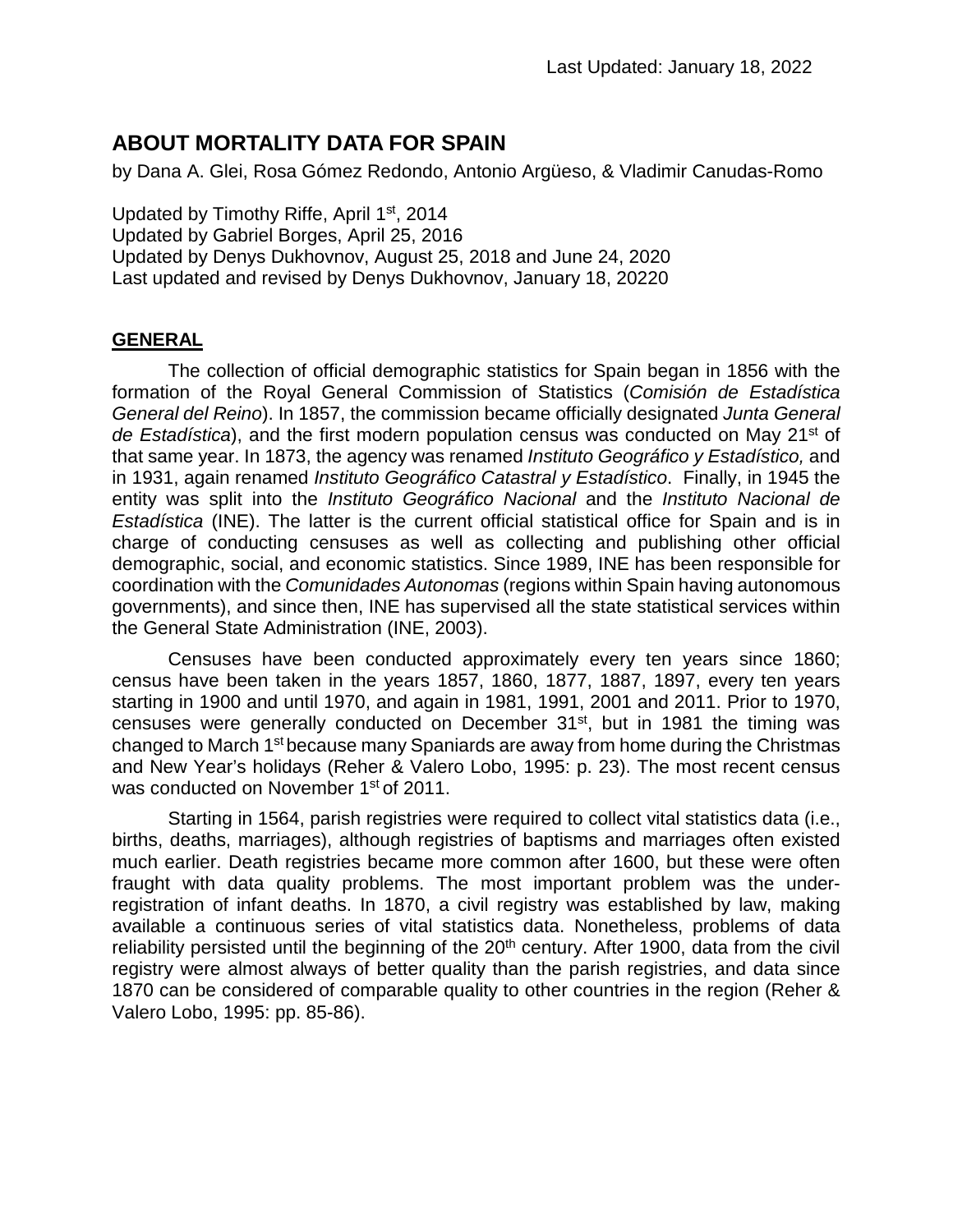In 1878, Spain began publishing vital statistics data (based on the civil registry) in a series called Movimiento *Natural de la Poblácion* (MNP). Since 1900, this series has been published annually.

In 1975, a number of changes were introduced that substantially improved data quality (Del Campo and Navarro López, 1987). The definition of a live birth was changed to conform to the international standard. In addition, the population covered by vital statistics was changed from the *de facto* population (i.e., *de hecho*, based on place of birth/death) to the *de jure* population (i.e., *de derecho,* based on permanent legal residence). Furthermore, deaths were then first classified by both the completed age and the birth cohort and the World Health Organization's classification started being used for the cause of death.

#### *Source of Data*

Death and birth counts come from the official statistics published in *Movimiento Natural de la Población*. Population counts are based on published census counts. For more recent years, these data are available in computerized files published on the INE website [\(http://www.ine.es/inebmenu/mnu\\_dinamicapob.htm\)](http://www.ine.es/inebmenu/mnu_dinamicapob.htm). The format of the data varies over time (see Appendix I for details).

# *Specific Episodes in Spain's Demographic History*

Nadal (1976) noted that the mortality decline associated with the demographic transition began later in Spain than in other European countries. During the late 19th century, there were several historical events that had an important effect on demographic statistics. These include a cholera epidemic in 1884 and the Spanish-American War ("*La Guerra de Cuba*") in 1898. Events that affected demographic trends in the 20<sup>th</sup> century include the 1918 influenza epidemic and the Spanish Civil War (1936-39, and post-war period 1941-42).

Spain experienced a baby boom from 1957 to 1967, and after 1975, the total fertility rate (TFR) began to decline at a faster rate. By 1981, the TFR was below replacement level and in 2014 it was 1.32, one of the lowest rates in the world.

During the 1960s and up to 1974, many people emigrated from Spain to other countries. This trend reversed around 1976-1980. Since then, immigrants have come largely from other parts of Europe. Starting in the mid-1990s, the flow of immigrants from outside the European community increased, then net migration peaked around 2007, turning negative sometime around 2010. The net migration rate as calculated by INE is still negative as of the end of 2014.

#### **TERRITORIAL COVERAGE**

The national territory of Spain during the period covered by the Human Mortality Database (HMD) includes the peninsula, the Balearic and Canary Islands, Ceuta, and Melilla (Argüeso, 2003). Death and birth counts cover this same territory throughout the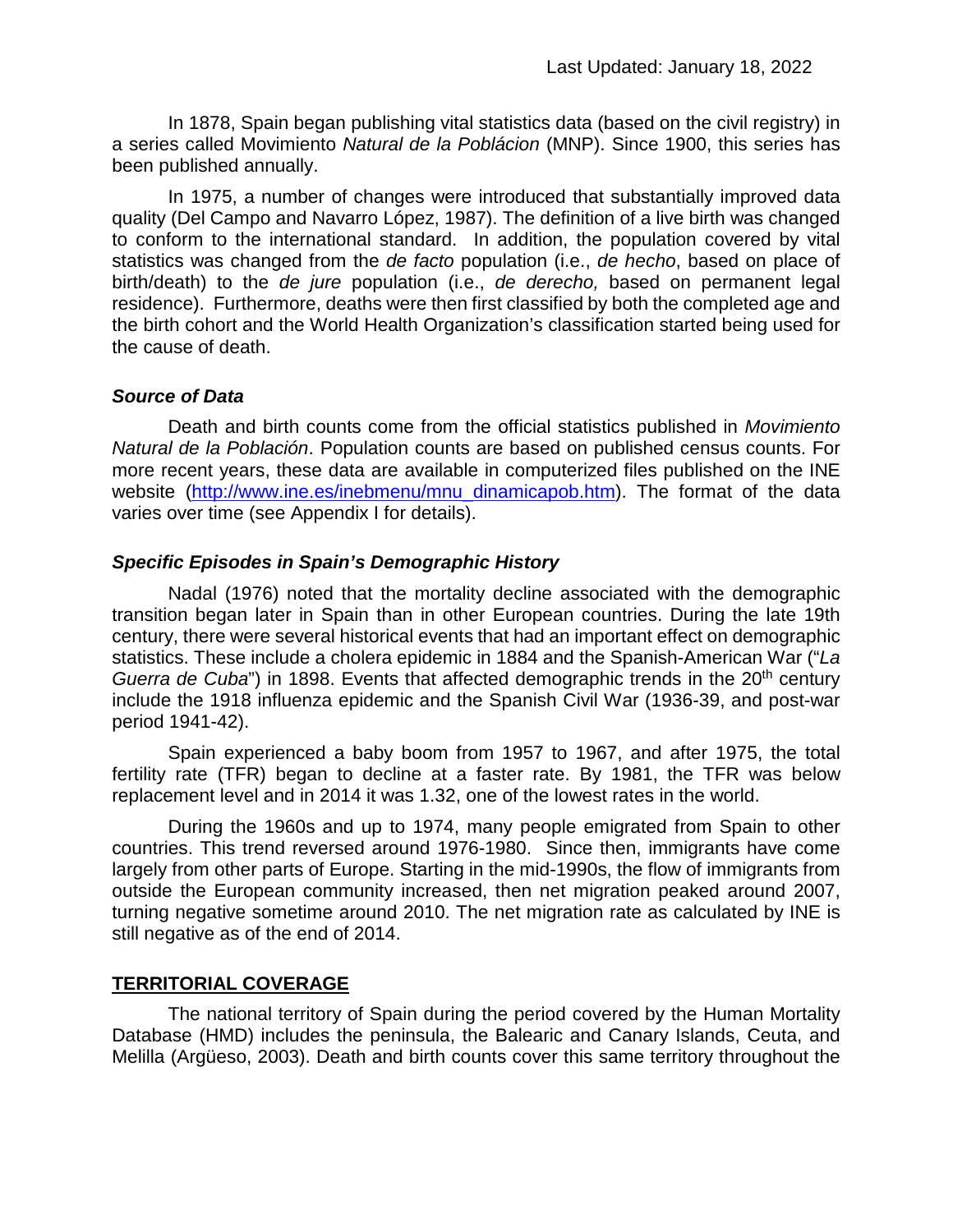period from 1861 to the present. Prior to 1975, the North African territories of Ceuta and Melilla (which form a very small part of the total population of Spain) were included in the Cadiz and Malaga (or Granada) provinces, respectively. Since 1975, they have been listed as separate regions. Currently, Spain is divided into 50 provinces in 17 *Comunidades Autonomas* (autonomous regions) and two autonomous towns (Ceuta and Melilla).

The published census counts typically cover this same territory, but in 1940, 1950 and 1960 the data by sex and age do not include Ceuta and Melilla. Thus, the census counts have been adjusted for the HMD so that they are consistent with the death counts (see Appendix II). The population counts for all other census years cover the same territory as the death counts (Argüeso, 2003).

Although there have been no territorial changes during this period, there was a change in population coverage in 1975 (as noted earlier): the collection of vital statistics data changed from covering the *de facto* to the *de jure* population. Although this change is not a territorial change, it is treated as such here in order to make the appropriate adjustments in the formulas that calculate the population estimates and death rates.

|  |  | Table 1. Periods covered by the de jure and by the de facto population concepts |
|--|--|---------------------------------------------------------------------------------|
|--|--|---------------------------------------------------------------------------------|

| <b>Dates</b>     | <b>Population Coverage</b>                                                                                                                                                                                                                                         | Area<br>Code <sup>+</sup> |
|------------------|--------------------------------------------------------------------------------------------------------------------------------------------------------------------------------------------------------------------------------------------------------------------|---------------------------|
| 1908-<br>1974    | Vital statistics (births, deaths) cover the <i>de facto</i> population.                                                                                                                                                                                            | 10                        |
| 1975-<br>present | In 1975, the vital statistics collection system began to cover the de jure (usually<br>resident) population rather than the de facto population. Adjustment are made for this<br>change in population coverage as described in Appendix D of the Methods Protocol. | <b>20</b>                 |

† The area code is an arbitrary number used in the raw data files (Input Database) to denote the geographic area covered by the data.

# **DEATH COUNT DATA**

#### *Coverage and Completeness*

As noted earlier, death data prior to 1975 refer to the *de facto* population. Since 1975, data refer to the *de jure* (usually resident) population. Death counts include military deaths that occurred within the Spanish territory (e.g. during the civil war), but deaths to Spaniards residing outside of Spain are not included in the vital statistics.

In general, data are considered to be of good quality, although there are some problems. In the first part of the  $20<sup>th</sup>$  century, there may have been some underregistration of births and deaths (Reher & Valero Lobo, 1995: p. 90). There were also some data problems as a result of the civil war (1936-39), during which registration for some deaths was delayed until 1941. The data appear to be reasonably good except during a few specific periods (e.g., during the civil war and immediately after), and for some age-heaping problems prior to the 1960s, which are worse for females than for males (see section below). By 1975, many of the problems were resolved, and the MNP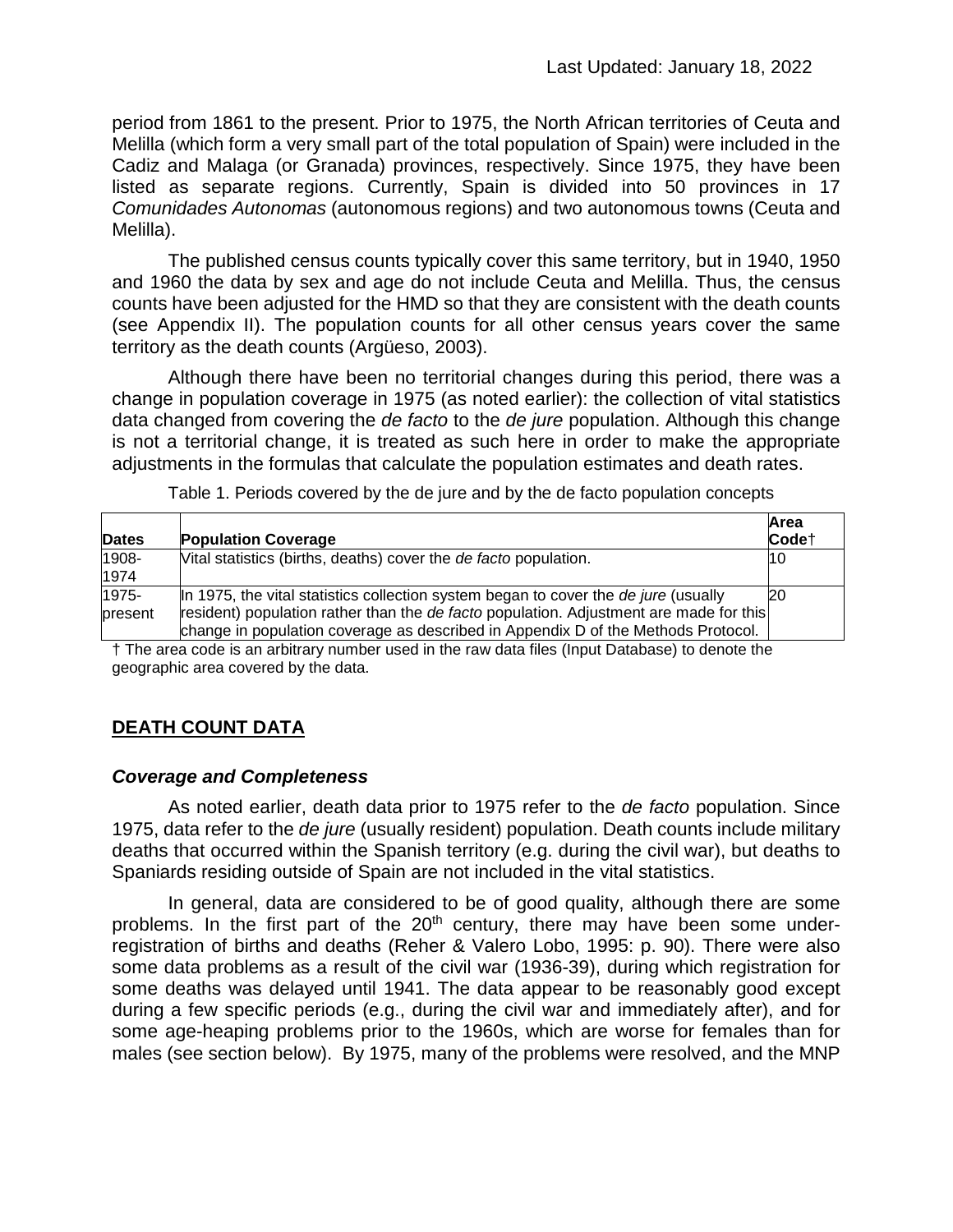is now considered a complete and reliable source of vital statistics (Del Campo and Navarro López, 1987).

#### *Specific Details*

Prior to 1975, infant deaths were under-registered because the legal definition of a live birth excluded newborns who died within the first 24 hours of life (for more details, see the section on "Birth Count Data") (Gómez Redondo, 1992: pp. 4-5). This problem was less important early in the century because infant mortality was high and these "false stillbirths" formed a smaller proportion of the total number of infant deaths. Yet, as infant mortality declined, the omitted infant deaths began to represent a substantial proportion of all infant deaths. Since 1930, the *Movimiento Natural de la Población* has provided data on infant deaths in the first 24 hours of life, making it possible to correct for these false stillbirths. Based on these data, under-registration of deaths in the first year of life is estimated at about 5% in 1930 but reached 30% by 1974 (Gómez Redondo, 1992: pp. 9-10). Infant death counts for 1930-74 have been corrected in the HMD to include the "false stillbirths" (see Appendix II).

#### **POPULATION COUNT DATA**

#### *Coverage and Completeness*

Prior to 1960, most of the published census data referred to the *de facto* population. Since 1960, most census data refer to the *de jure* (usually resident) population. Because death counts refer to the *de facto* population until 1975, the *de facto* census counts are used here until 1970 and the *de jure* counts starting with the 1981 census.

Prior to 1900, census data were affected by under-counting, particularly for children of a young age and, in some cases, for women aged 50 and older. There may also have been under-counts for men of military age and problems of age heaping (the tendency to report ages ending in "0" or "5"). From 1900 to 1920, the census data progressively improved, and the 1930 census counts are considered to be of good quality. In 1940, however, a tendency to over-count due to duplications began, which continued until the 1981 census. For the 1981 and 1991 censuses, there is some suspicion of undercounting. The degree of underestimation has diminished over time (Reher & Valero Lobo, 1995: pp. 27-28).

Despite these problems, Reher and Valero Lobo (1995: p.29) argue that Spanish census data are of good quality and as reliable as those of other countries in the region.

#### *Specific Details*

**1960 & 1970 Census Counts**: Special adjustments are made to the *de facto* census counts in order to obtain estimates by single year of age for the national territory at that time (see Appendix II for details).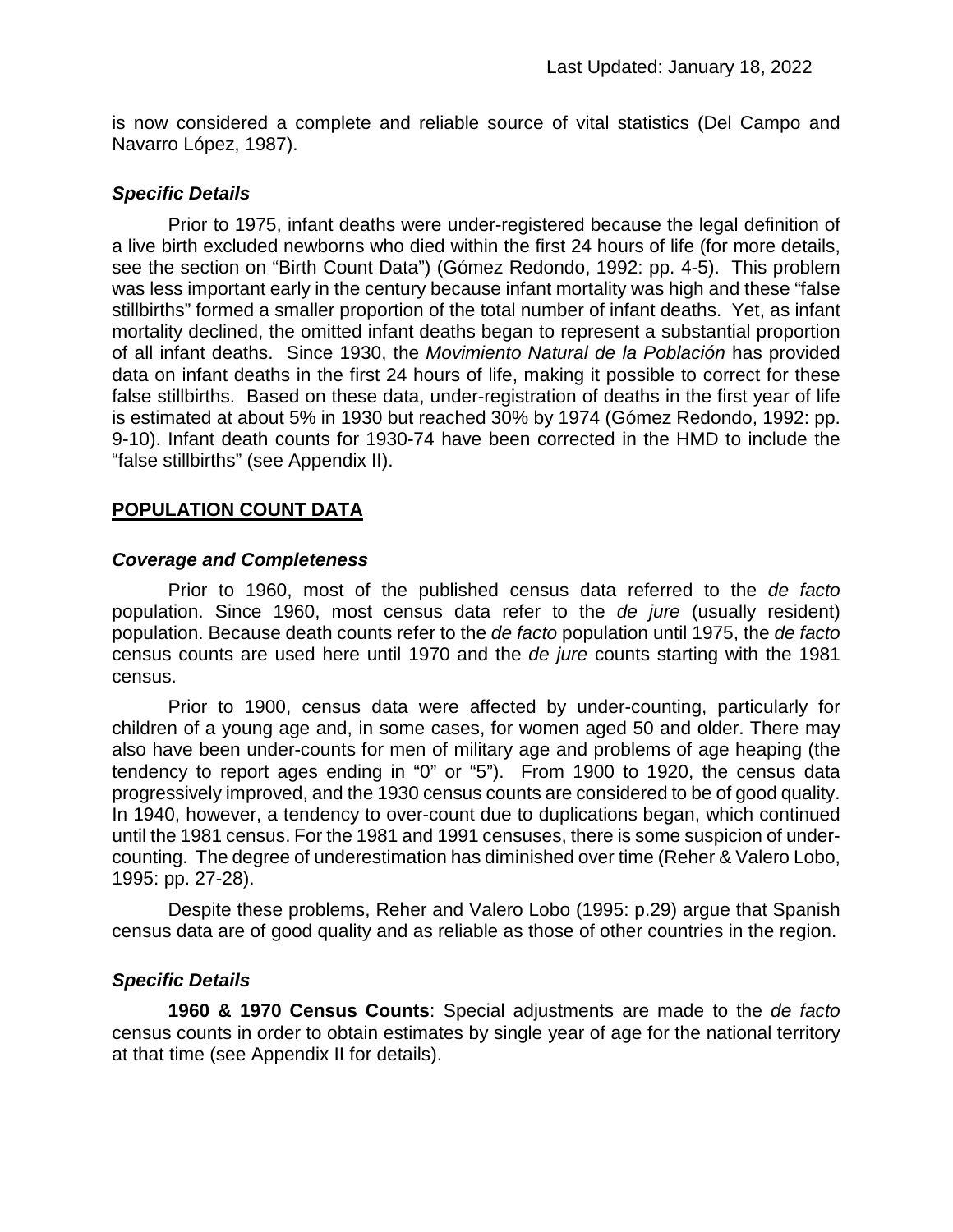**2002-2015 Population estimates**: For the intercensal period from 2002 until 2011, the population estimates used in the HMD are official intercensal estimates, followed by official postcensal estimates for the years 2012-2019. These take account of migration (very important for this decade) and are believed to be of high quality.

In December 2016, INE decided to break with their previous policy of publishing population counts up to the open age interval 110+ years: the population counts for ages 100+ have been adjusted and top coded at 105+ retroactively. The corrected estimates are reflected in the 2018, 2020 and 2022 HMD updates for years 2016-2021. Prior years were not changed in the HMD, since the totals between the two sources sum up correctly and the age distribution of the population up to age 105 is consistent with the previous updates.

# **BIRTH COUNT DATA**

#### *Coverage and Completeness*

As already noted, birth data covered the *de facto* population prior to 1975, whereas they have covered the *de jure* population since 1975. The definition of a live birth also changed in 1975. Prior to that time, a live birth was counted by law only if the newborn survived at least 24 hours after birth. In 1975, the statistical definition of a live birth was changed to conform to the international standard (Gomez Redondo, 1992: p. 5). There may have been some under-registration of births in the early 20<sup>th</sup> century (Leasure, 1963), but as the century progressed, data quality improved (Reher & Valero Lobo, 1995: p. 90).

#### *Specific Details*

As noted in the section on "Death Count Data", data are available on infant deaths in the first 24 hours of life for 1930-74. The birth counts included in the HMD reflect those that have been corrected for these "false stillbirths" during that period. These births comprise a very small proportion (≈1%) of all live births, so this adjustment has little substantive effect. Because data on false stillbirths are not available prior to 1930, the birth counts during that early period (1908-29) have not been corrected (i.e. newborns born alive but dying within the first 24 hours were excluded).

# **DATA QUALITY ISSUES**

• **The data prior to 1960 should be used with extra caution due to age heaping problems.** If the age pattern of lifetable functions is of interest to the user, it is advisable to use the life tables by 5-year age groups, which smooth out the age heaping, rather than the life tables by single years of age. Otherwise, one may wish to post-process rates via a smoothing procedure and recalculate the rest of the table (The HMD never smooths raw rates, except for ages above 80). Ageheaping has little leverage on summary measures such as life expectancy at birth;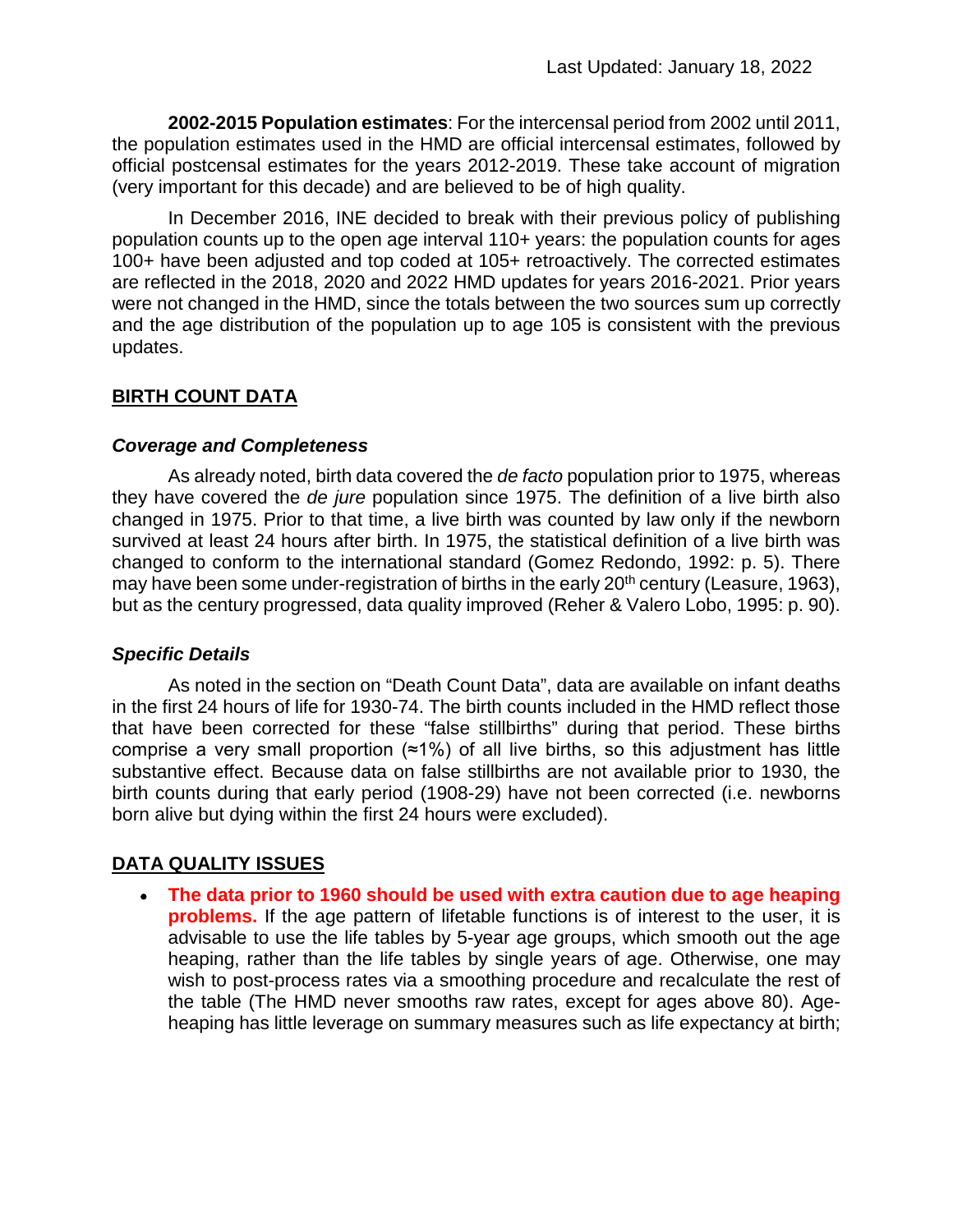in the early part of the Spanish series, the direction of bias in life expectancy at birth due to this problem in the data is likely positive but less than 0.5 years.

• Prior to 1960 (especially before 1945), the raw death counts exhibit patterns of age heaping at ages 30, 40,…80 (see Figure 1). By 1960, age heaping had largely disappeared.



**Figure 1. Raw Death Counts by Age, Females, 1908 and 1960**

• The census counts for 1900, 1910, 1920, 1930, and 1940 also show considerable age heaping at ages 20, 30,…80 and, to some extent, at age 10 (see Figure 2). The 1950 and 1960 censuses also demonstrate some age heaping.

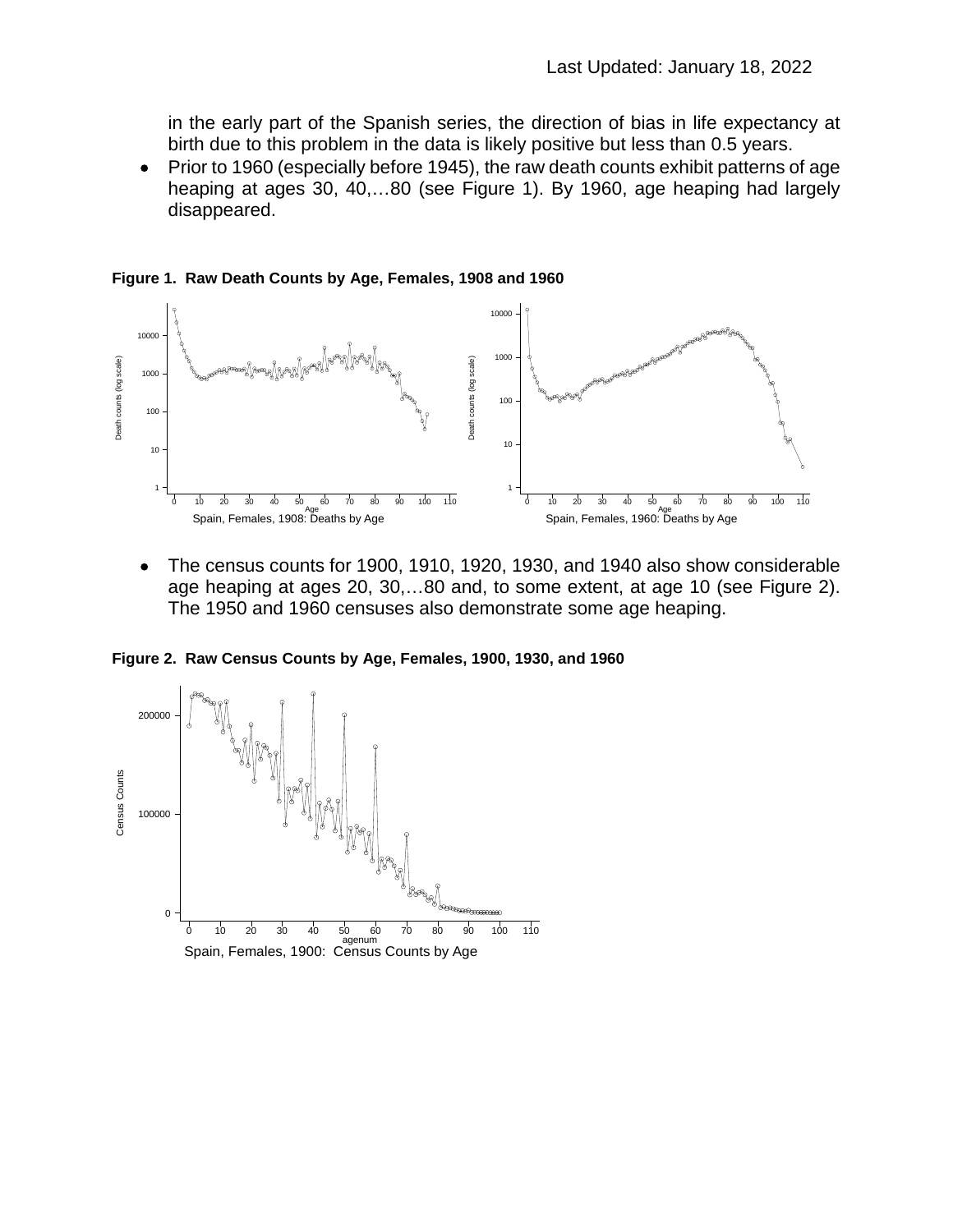

As a result, there are clear patterns of age heaping (at ages 30, 40,…90) in the death rates for the early part of the century (see Figure 3). These problems become less pronounced over time and have largely disappeared by 1960.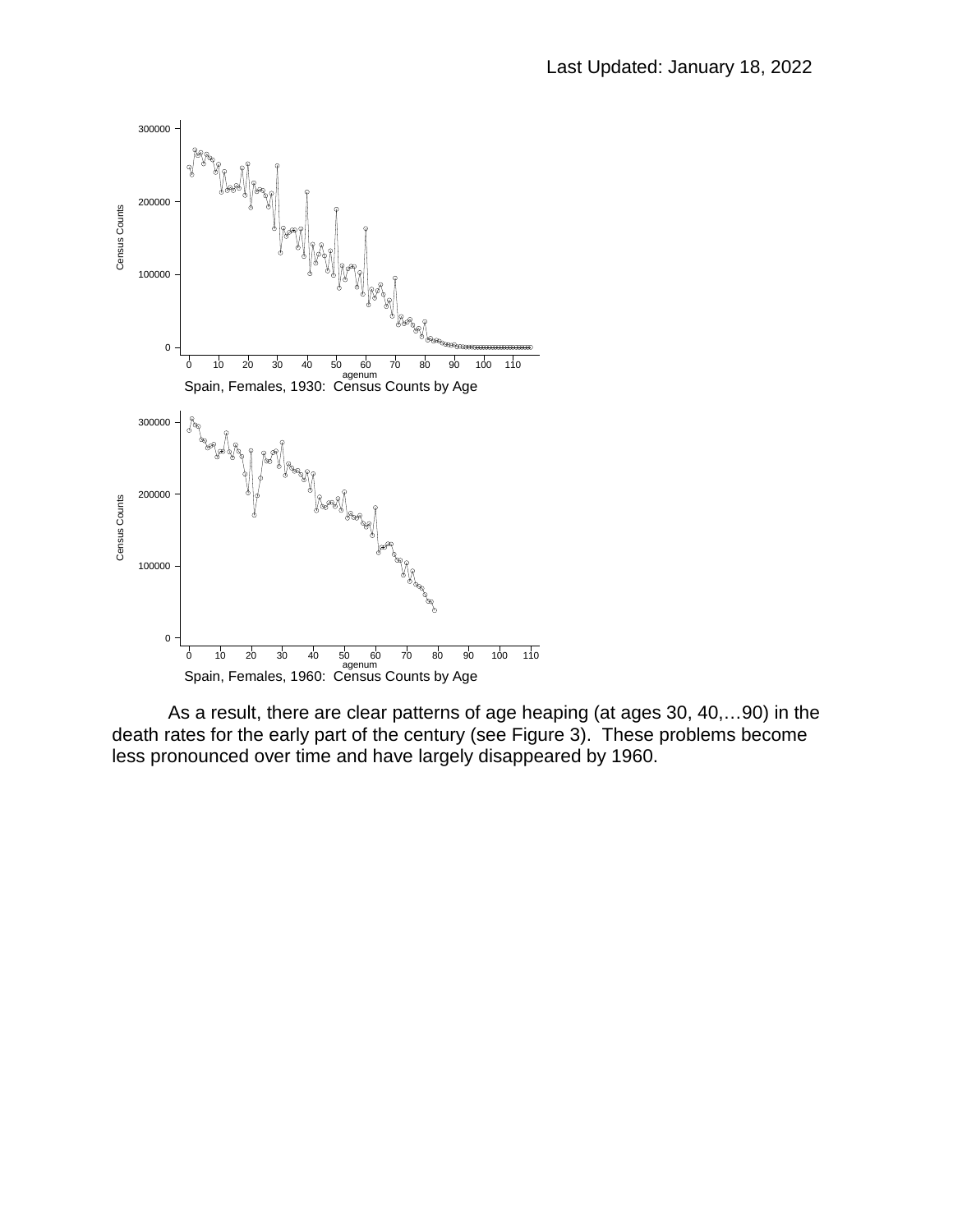

#### **Figure 3. Estimated Death Rates by Age, 1908 and 1960**

#### **REVISION HISTORY**

#### *Changes with the April 2014 and 2016 revisions:*

**Population Counts:** The population series was extended to January 1, 2015. New official intercensal population estimates were introduced for years 2002-2010. Previously these data years were postcensal estimates, and so incur a non-trivial error when joining with the 2011 census. The 1991-2001 intercensal period was previously based on official intercensal estimates. This year-range has been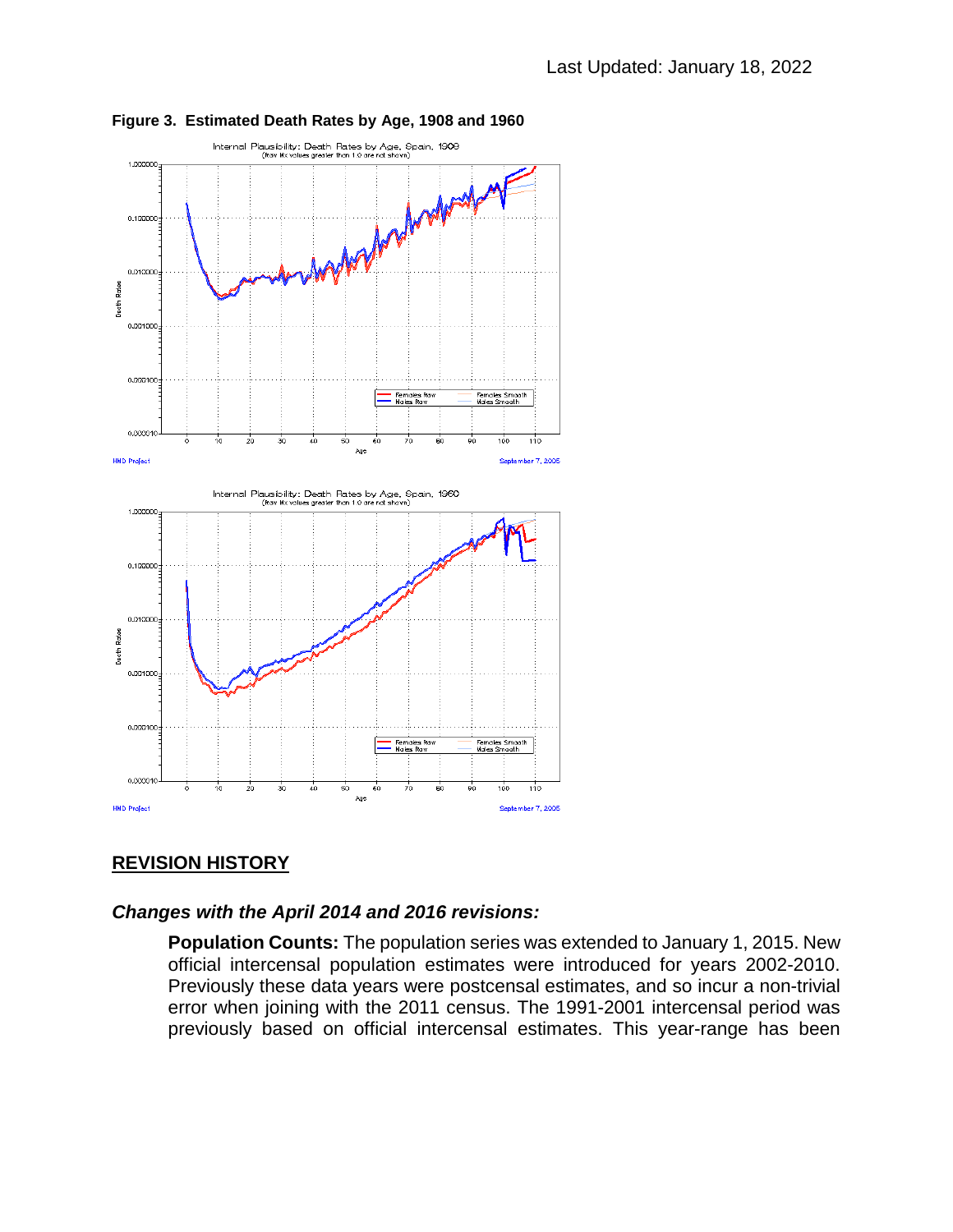replaced with HMD standard intercensal estimates because the official estimates were smoothed over age.

**Deaths:** Deaths for years 2010-2014 were added. Deaths for years 1975-2009 were re-tabulated based only on deaths to the usual resident population for the sake of universe-consistency. This decreased death counts by a small amount. For all years (1975 to present), if "Country of Residence" was included as a variable in the microdata, this was used to filter out non-residents of Spain. Additionally, for years 1975-2008, "Province of Residence" is used to filter out

nonresidents. Microdata for this tabulation were retrieved from: Instituto Nacional de Estadística (INE). Ficheros de microdatos sobre defunciones, 1975-2012 [death microdata files, 1975-2012]. Madrid: INE. Retrieved 21 January 2014 [http://www.ine.es/prodyser/micro\\_mnp\\_defun.htm.](http://www.ine.es/prodyser/micro_mnp_defun.htm)

Since 2009, "Place of Residence" (Spain or outside Spain) is used instead of "Province of Residence". Microdata for this tabulation were retrieved from: Instituto Nacional de Estadística (INE). Ficheros de microdatos sobre defunciones, 1975- 2012 [death microdata files, 1975-2012]. Madrid: INE. Retrieved 22 February 2016 [http://www.ine.es/prodyser/micro\\_mnp\\_defun.htm.](http://www.ine.es/prodyser/micro_mnp_defun.htm)

**Births:** The annual birth series was extended until 2014. Births to non-residents for years 1975-2009 were removed from previous totals, for the sake of universeconsistency. This decreased birth counts by a small amount.

#### *Changes with the December 2017 revision:*

**Life tables:** All life tables have been recalculated using a modified methods protocol. The revised protocol (Version 6) includes two changes: 1) a more precise way to calculate a0, the mean age at death for children dying during the first year of life and 2) the use of birth-by-month data (where and when available) to more accurately estimate population exposures. These changes have been implemented simultaneously for ALL HMD series/countries. For more details about these changes, see the revised Methods Protocol (at http://v6.mortality.org/Public/Docs/MethodsProtocol.pdf), particularly section 7.1 on Period life tables and section 6 and Appendix E, on death rates. The life tables calculated under the prior methods (Version 5) remain available at v5.mortality.org but will not be further updated.

#### *Note about the June 2020 revision*:

With the June 2020 revision, we reverted to the death and birth counts for years 1975-2014 from the 2016 update. The most recent revisions (i.e. conducted in 2018 and in April 2020) erroneously included non-resident births and deaths. In addition, the 2015-2018 birth and death data were replaced in their entirety with the proper counts for Spanish residents only. Any notes and figures related to late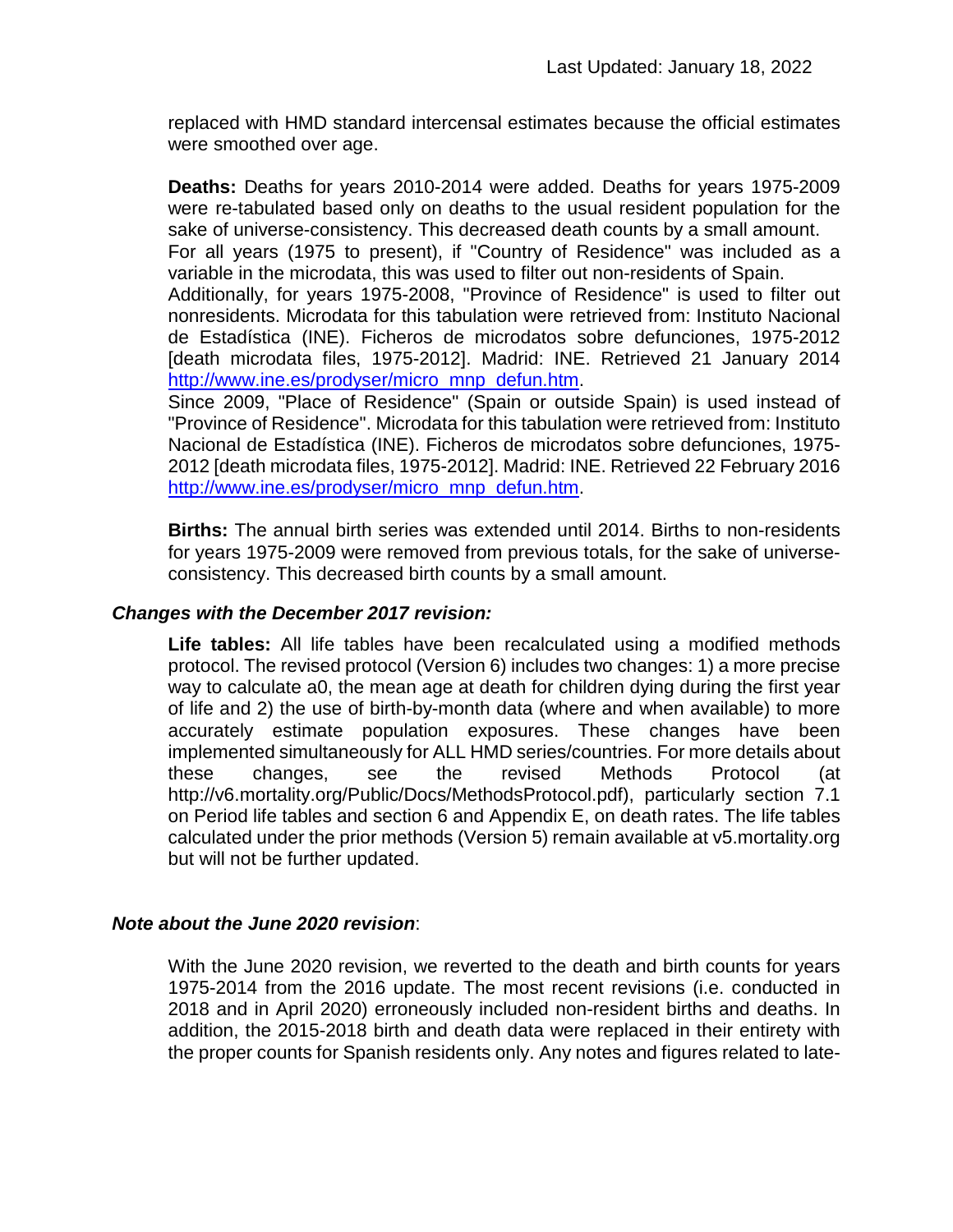registrations that were introduced by mistake in the documentation in 2018 and April 2020 updates were removed.

#### **ACKNOWLEDGEMENTS**

The authors would like to thank José A. Olmeda (*Universidad Nacional de Educación a Distancia* or UNED) for his advice regarding the history of the military population in Spain. The authors also express their thanks to David Reher (*Universidad Complutense de Madrid*) and Amand Blanes (Centre d'Estudis Demogràfics) for their comments regarding data quality. In addition, they appreciate the hard work that Barbara Chiang, Anjali Menon, Sibo Zhao, and Delicia Nahman to scan documents and electronically process the Spanish data.

### **REFERENCES**

Argüeso, A. (2003). Personal communications, via e-mail, June 6<sup>th</sup> and 23<sup>rd</sup>, 2003.

- Del Campo, S., Navarro López, M. (1987). "Las estadísticas de población." Chapter 6 in: *Nuevo Análisis de la Población Española*. Barcelona: Editorial Ariel, S.A.
- Gómez-Redondo, R. (1992). *La Mortalidad Infantil Española en el Siglo XX.* Madrid: Centro de Investigaciones Sociológicas.
- Instituto Nacional de Estadística. (2003). Short history of INE. Retrieved 24<sup>th</sup> July 2003 [\(http://www.ine.es/info/historia.htm\)](http://www.ine.es/info/historia.htm).
- Instituto Nacional de Estadística. (2005). Population projections calculated from the 2001 Population Census, Hypothesis on the evolution of demographic phenomena according to the different situations considered. Retrieved 29<sup>th</sup> November 2005 [\(http://www.ine.es/en/metodologia/t20/t2030251h\\_en.htm\)](http://www.ine.es/en/metodologia/t20/t2030251h_en.htm).
- Leasure, W. (1963). "Factors involved in the decline of fertility in Spain, 1900-1950." *Population Studies* 3:217-285.
- Nadal, J. (1976). *La población española (siglos XVI a XX).* Barcelona: Ariel.
- Reher, D-S., Valero Lobo, A. with the collaboration of J.V. García Sestafe (1995). *Fuentes de Información Demográfica en España*. Cuadernos Metodológicos, No. 13. Madrid: Centro de Investigaciones Sociológicas.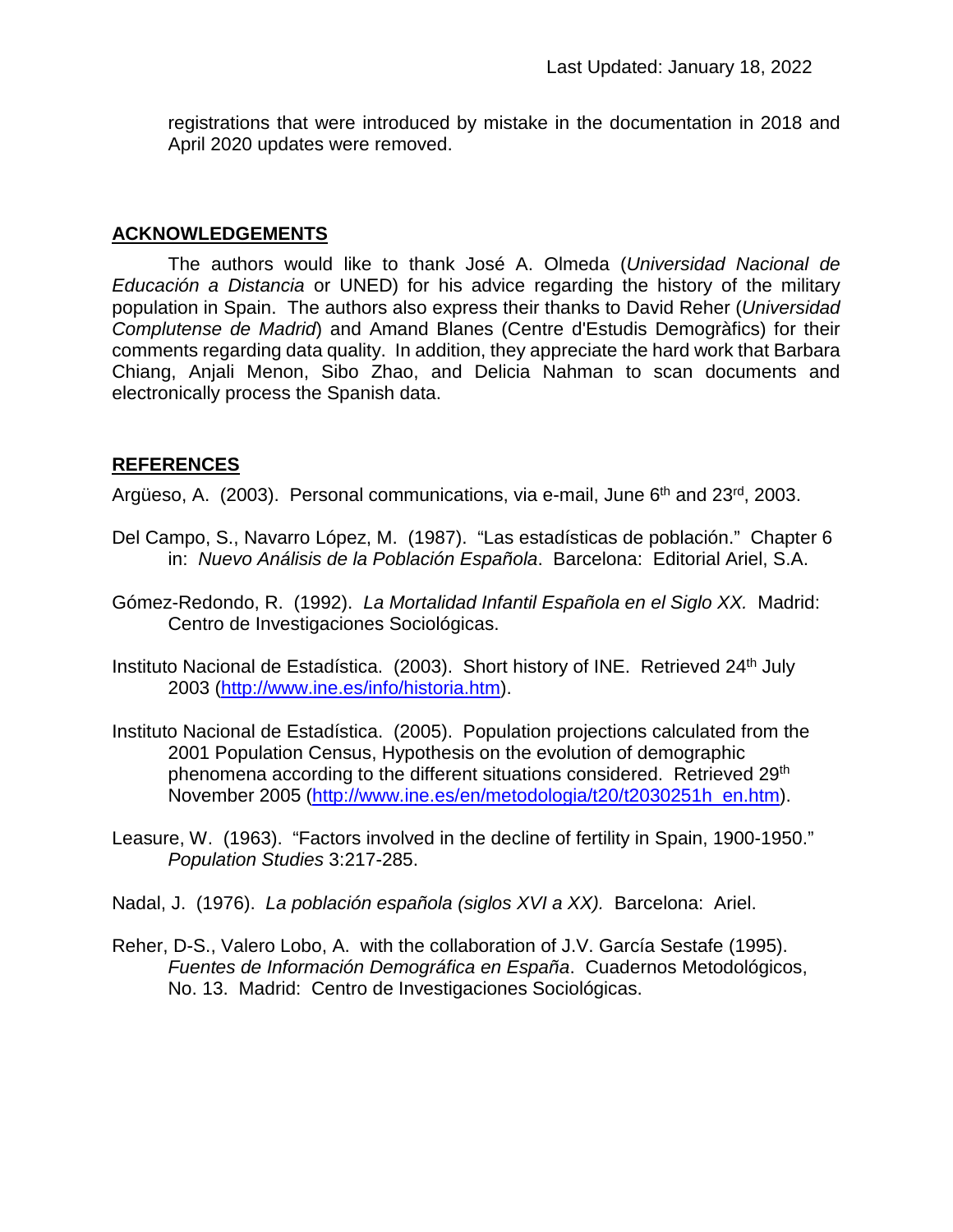# **APPENDIX I:**

# **Description of the original data used for HMD calculations**

# **DEATHS**

| <b>Period</b> | <b>Type of Data</b>           | <b>Age Grouping</b>  | <b>Comments</b>                  | RefCode(s) <sup>†</sup> |
|---------------|-------------------------------|----------------------|----------------------------------|-------------------------|
| 1908-         | Annual number of deaths (de   | $0,1,100,101+,$      | Infant deaths for 1930 have been | 17, 18, 19,             |
| 1930          | facto population) by sex and  | unk                  | corrected to include "false      | 20, 40                  |
|               | single year of age (1x1)      |                      | stillbirths" (see Appendix 2).   |                         |
| 1931-         | Annual number of deaths (de   | $0,1,110,111+,$      | Infant deaths have been          | 15, 16                  |
| 1940          | facto population) by sex and  | unk                  | corrected to include "false      |                         |
|               | single year of age (1x1)      |                      | stillbirths" (see Appendix 2).   |                         |
| $1941 -$      | Annual number of deaths (de   | $0, 1, \ldots 104,$  | Infant deaths have been          | 15, 14                  |
| 1950          | facto population) by sex and  | 105-109,             | corrected to include "false      |                         |
|               | single year of age (1x1)      | $110 - 114,$         | stillbirths" (see Appendix 2).   |                         |
|               |                               | 115-119, unk         |                                  |                         |
|               |                               |                      |                                  |                         |
| 1951-         | Annual number of deaths (de   | $0, 1, \ldots 104,$  | Infant deaths have been          | 13                      |
| 1974          | facto population) by sex and  | 105-109,             | corrected to include "false      |                         |
|               | single year of age (1x1)      | $110-114,115+$ ,     | stillbirths" (see Appendix 2).   |                         |
|               |                               | unk                  |                                  |                         |
| 1975-         | Annual number of deaths (de   | $0, 1, \ldots$ , max |                                  | 52,64                   |
| 2014          | jure population) by sex, age, |                      |                                  |                         |
|               | and birth cohort (Lexis       |                      |                                  |                         |
|               | triangles)                    |                      |                                  |                         |
| 2015-         | Annual number of deaths (de   | $0,1$ , 111+         |                                  | 76, 77                  |
| 2018          | jure population) by sex, age, |                      |                                  |                         |
|               | and birth cohort (Lexis       |                      |                                  |                         |
|               | triangles)                    |                      |                                  |                         |
| 2019-         | Annual number of deaths (de   | $0,1$ , 110+         |                                  | 81                      |
| 2020          | jure population) by sex, age, |                      |                                  |                         |
|               | and birth cohort (Lexis       |                      |                                  |                         |
|               | triangles)                    |                      |                                  |                         |

max = maximum age attained; unk=deaths of unknown age

† The reference code is used in the raw data files (Input Database) to link data with sources.

#### **POPULATION**

| Period | <b>Type of Data</b>                                                                     | <b>Age Grouping</b> | <b>Comments</b>              | RefCode(s) <sup>†</sup> |
|--------|-----------------------------------------------------------------------------------------|---------------------|------------------------------|-------------------------|
| 1900,  | Census counts (de facto                                                                 | $0,1,100,101+$      |                              | 29, 30, 31              |
| 1910,  | population) as of December 31st,                                                        |                     |                              |                         |
| 1920   | by sex and age to $101+$                                                                |                     |                              |                         |
| 1930   | Census counts (de facto<br>population) as of December 31st,<br>by sex and age to $117+$ | $0,1,116,117+$      |                              | 28                      |
| 1940,  | Census counts (de facto                                                                 | $0,1,109,110+$      | Adjusted; See Appendix 2 for | 26.27                   |
| 1950   | population) as of December 31st,                                                        |                     | details.                     |                         |
|        | by sex and age to 110+                                                                  |                     |                              |                         |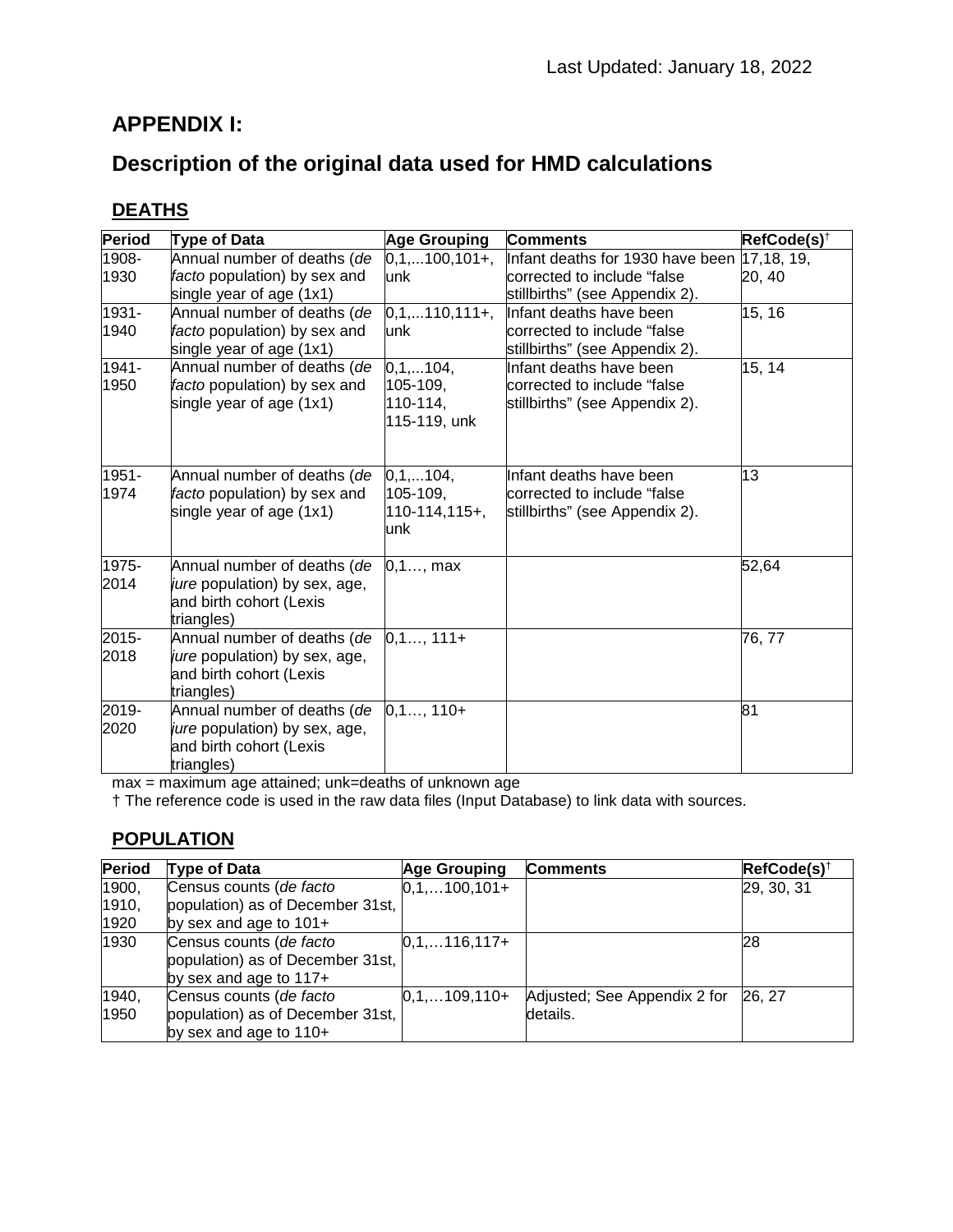| <b>Period</b> | Type of Data                     | <b>Age Grouping</b> | <b>Comments</b>                 | RefCode(s) <sup>†</sup> |
|---------------|----------------------------------|---------------------|---------------------------------|-------------------------|
| 1960          | Census counts (de facto          | $0,1,79,80+$        | Adjusted; See Appendix 2 for    | 25                      |
|               | population) as of December 31st, |                     | ldetails.                       |                         |
|               | by sex and age to 80+            |                     |                                 |                         |
| 1970          | Census counts (de facto          | $0,1,84,85+$        | Adjusted; Appendix 2 for        | 24                      |
|               | population) as of December 31st, |                     | details.                        |                         |
|               | by sex and age to 85+            |                     |                                 |                         |
| 1981,         | Census counts (de jure           | $0,1,99,100+$       |                                 | 22,23                   |
| 1991          | population) as of March 1st, by  |                     |                                 |                         |
|               | sex and age to 100+              |                     |                                 |                         |
| 2002-         | Official intercensal population  | $0,1,99,110+$       |                                 | 54                      |
| 2011          | estimates for January 1st.       |                     |                                 |                         |
| 2012,         | Official postcensal population   | $0,1,99,110+$       |                                 | 54,55                   |
| 2013          | estimates for January 1st.       |                     |                                 |                         |
| 2014,         | Official postcensal population   | $0,1,99,110+$       |                                 | 63                      |
| 2015          | estimates for January 1st.       |                     |                                 |                         |
| 2016-         | Official postcensal population   | $0,1,99,105+$       | The ages over 100+ adjusted     | 67, 71, 80              |
| 2021          | estimates for January 1st.       |                     | and collapsed into 105+         |                         |
|               |                                  |                     | category in all preceding years |                         |

# **ANNUAL BIRTHS**

**Type of data:** Annual live birth counts, by sex

| <b>Period</b> | Type of Data                | <b>Comments</b>                         | RefCode(s)     |
|---------------|-----------------------------|-----------------------------------------|----------------|
| 1908-1945     | De facto live births by sex | corrected for stillbirths (Appendix II) |                |
| 1946-1974     | De facto live births by sex | corrected for stillbirths (Appendix II) |                |
| 1975-2020     | Resident live births by sex |                                         | 53, 65, 78, 82 |

**Type of data:**

# **MONTHLY BIRTHS**

Type of data: total monthly birth counts.

| <b>Period</b> | Type of Data                  | <b>Comments</b> | <b>RefCode(s)</b> |
|---------------|-------------------------------|-----------------|-------------------|
| 1900-1940     | De facto live births by month |                 | 59                |
| 1941-1974     | De facto live births by month |                 | 60                |
| 1975-2020     | Resident live births by month |                 | 62, 66, 79, 83    |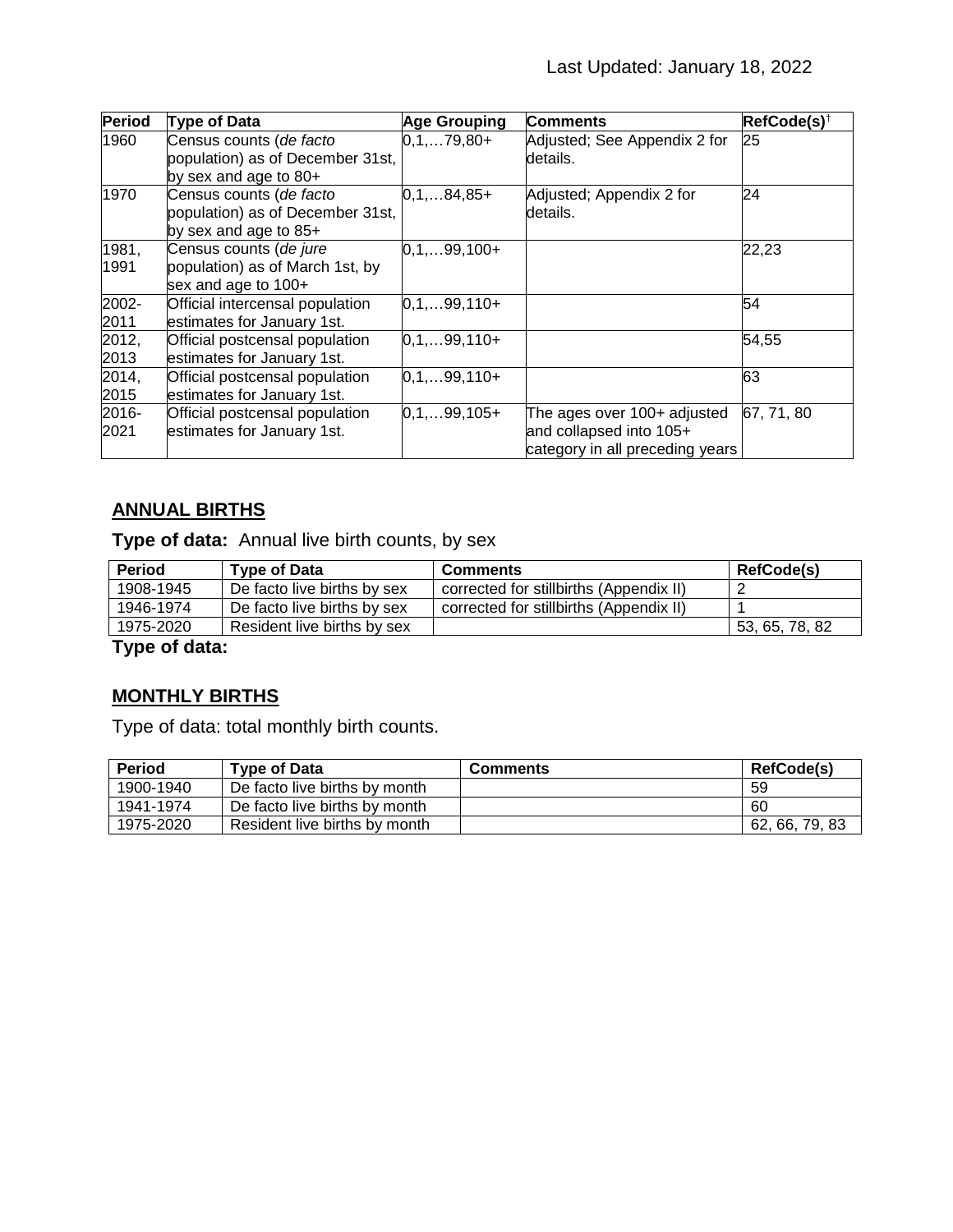# **APPENDIX II: ADJUSTMENTS TO THE ORIGINAL RAW DATA**

As noted earlier, for some years adjustments have been made to the original raw data. Below is a description of how the adjusted numbers were derived from the original data.

# **FALSE STILLBIRTHS**

Counts of false stillbirths for 1930-74 are included in the raw data (identified by *Area*=130). For 1930-31, these counts are not available by sex. Therefore, the sex distribution is estimated as follows: 1) the proportion female among all false stillbirths was computed for each year from 1932 to 1974 and 2) the mean proportion female (among the false stillbirths) across the period (1932-74) was applied to the total number of false stillbirths for 1930 and 1931. Counts of false stillbirths are not available for the period prior to 1930.

# **LIVE BIRTHS**

For 1930-45, false stillbirths (*Area*=130) are added to the original birth counts (*Area*=120) to obtain the complete live birth counts (*Area*=10). Published birth counts for 1946-74 already include false stillbirths.

# **INFANT DEATHS**

For 1930-74, false stillbirths (*Area*=130) are added to the original infant death counts (*Area*=120) to obtain complete death counts (*Area*=10).

# **POPULATION SIZE**

- **1940 Census**: The original national census counts (*Area*=30) exclude Ceuta & Melilla. Separate counts by age and sex are available for "*Posessiones del Norte y Costa Occidental de África*" (*Area*=40), which includes other possessions as well as Ceuta and Melilla. In 1940, the population of Ceuta (*Area*=60) and Melilla (*Area*=70) accounted for 98.82% of the total population of all these possessions. Therefore, the counts for all the possessions (*Area*=40) are multiplied by this proportion in order to derive estimates of the population of Ceuta & Melilla by age and sex. These are then added to those for the rest of the country (*Area*=30) to obtain the total national counts (*Area*=10).
- **1950 Census**: The original national census counts (*Area*=30) exclude Ceuta & Melilla. Census counts for these two territories are available only by sex (not by age). For each of these territories, the first step was to sum the counts (by sex) for "*residentes, presentes*" (*Area*=80 for Ceuta; *Area*=100 for Melilla) and "*transeúntes*" or visitors (*Area*=90 for Ceuta; *Area*=110 for Melilla) to obtain the *de facto* population. Next, these counts were redistributed by age (within each sex) based on the age distribution in those same territories at the time of the 1960 census (*Area*=60 & 70). The 1960 census counts in those territories included an open age interval for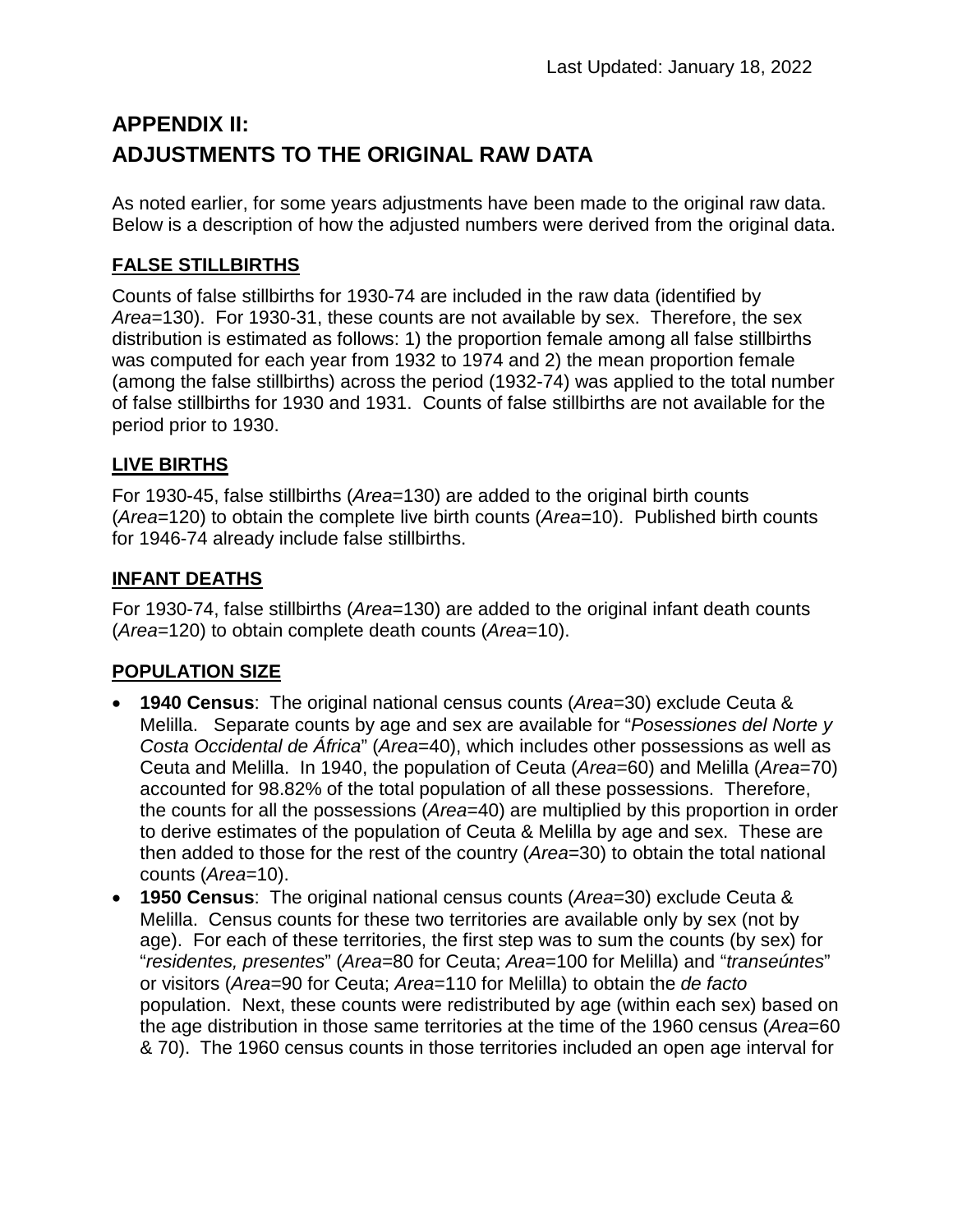those aged 80+. Therefore, after deriving an estimate of the population aged 80+ in Ceuta & Melilla in 1950, we redistributed these counts by single year of age based on the age distribution (among those aged 80+) in the rest of the country (*Area*=30). The estimated counts by age (and sex) for Ceuta & Melilla were then added to the *de facto* population for the peninsula and adjacent islands in order to estimate the total national population (*Area*=10).

- **1960 Census**: The *de facto* census counts exclude Ceuta and Melilla and are available only by sex (not by age). The *de jure* counts (*Area*=35) are available by sex and single year of age (to 80+), although they do not appear to include the population of Ceuta, Melilla, and the Balearic and Canary Islands (which account for less than 1% of the *de jure* population). First, the *de facto* counts by sex for the "*Península e Islas Baleares y Canarias*" (Area=30) and "*Plazas de soberanía en el Norte de Africa*" (i.e., Ceuta & Melilla) (*Area*=50) were summed in order to obtain the total *de facto* population (by sex) for the national territory (*Area*=10). To make them consistent with the death counts, these *de facto* population counts were used after being redistributed by single year of age based on the age distribution of the *de jure* counts (*Area*=35).
- **1970 Census**: The *de facto* census counts (*Area*=10) are available only for fiveyear age groups (to age 75+), whereas the *de jure* counts (*Area*=20) are available by single year of age (to 85+). In order to be consistent with the death counts, the *de facto* counts were used after being redistributed by single year of age based on the age distribution of the *de jure* population (within each five-year age group).

# **ORIGINAL DATA USED TO DERIVE ADJUSTED COUNTS**

The table below describes the original data upon which the adjusted numbers are based. Although these data are included in the indicated raw data file, the adjusted figures described in Appendix I are used for HMD estimates.

# *ESPbirth.txt*

| <b>Period</b> | Type of Data                                                |    | RefCode   AreaCode <sup>*</sup> |
|---------------|-------------------------------------------------------------|----|---------------------------------|
|               | 1930-31   False stillbirths (sex distribution is estimated) | 49 | 130                             |
|               | 1932-74   False stillbirths by sex                          | 49 | 130                             |
|               | 1930-45   Live births by sex; excludes false stillbirths    |    | 120                             |

\* A list showing the definition for each area code is given on the next page.

#### *ESPdeath.txt*

| <b>Period</b> | <b>Type of Data</b>                                                | <b>RefCode</b> | <b>AreaCode</b> |
|---------------|--------------------------------------------------------------------|----------------|-----------------|
| 1930-74       | Infant deaths (Age=0, Lexis=RR) by sex; excludes false stillbirths |                | 120             |

#### *ESPpop.txt*

| <b>Period</b> | Type of Data                                      | <b>Age Grouping</b> |     | RefCode   AreaCode* |
|---------------|---------------------------------------------------|---------------------|-----|---------------------|
| 1940          | De facto census counts for the national territory | 0, 1, 2, …99,       | -27 | -30                 |
|               | excluding Ceuta & Melilla, by sex and age         | $110+$              |     |                     |
| 1940          | De facto census counts for African possessions    | 0, 1, 2, , max      | -27 | 40                  |
|               | (including Ceuta & Melilla), by sex and age       |                     |     |                     |